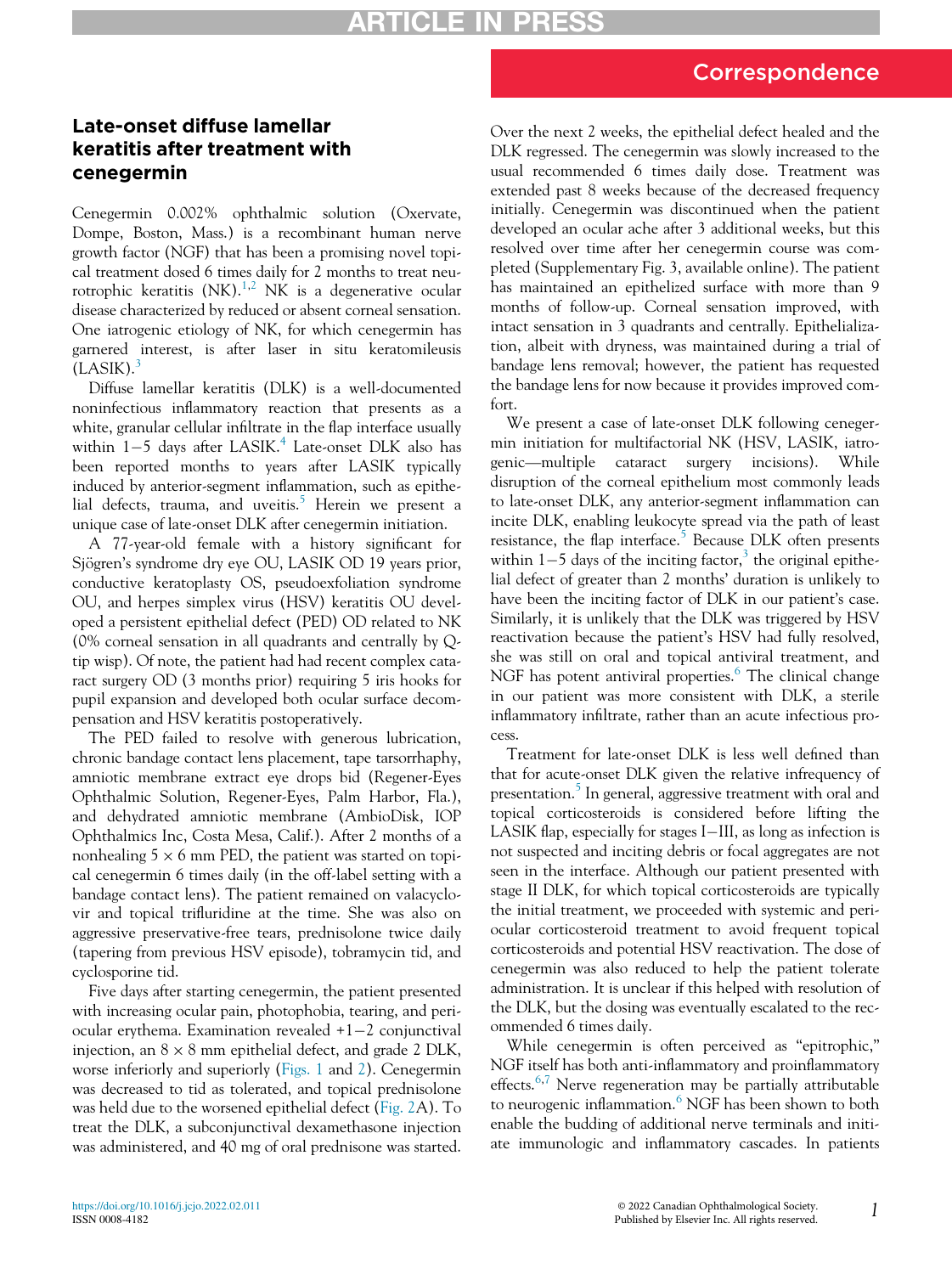# ARTICLE IN PRESS

Can J Ophthalmol Volume , Number , 2022

<span id="page-1-0"></span>

Fig. 1—Slit-lamp photograph demonstrating stage II diffuse lamellar keratitis with a white, granular cellular infiltrate affecting the lower third of the cornea.

<span id="page-1-1"></span>

Fig. 2—Anterior-segment optical coherence tomography image highlights the inflammatory cells located in the flap interface (arrows).